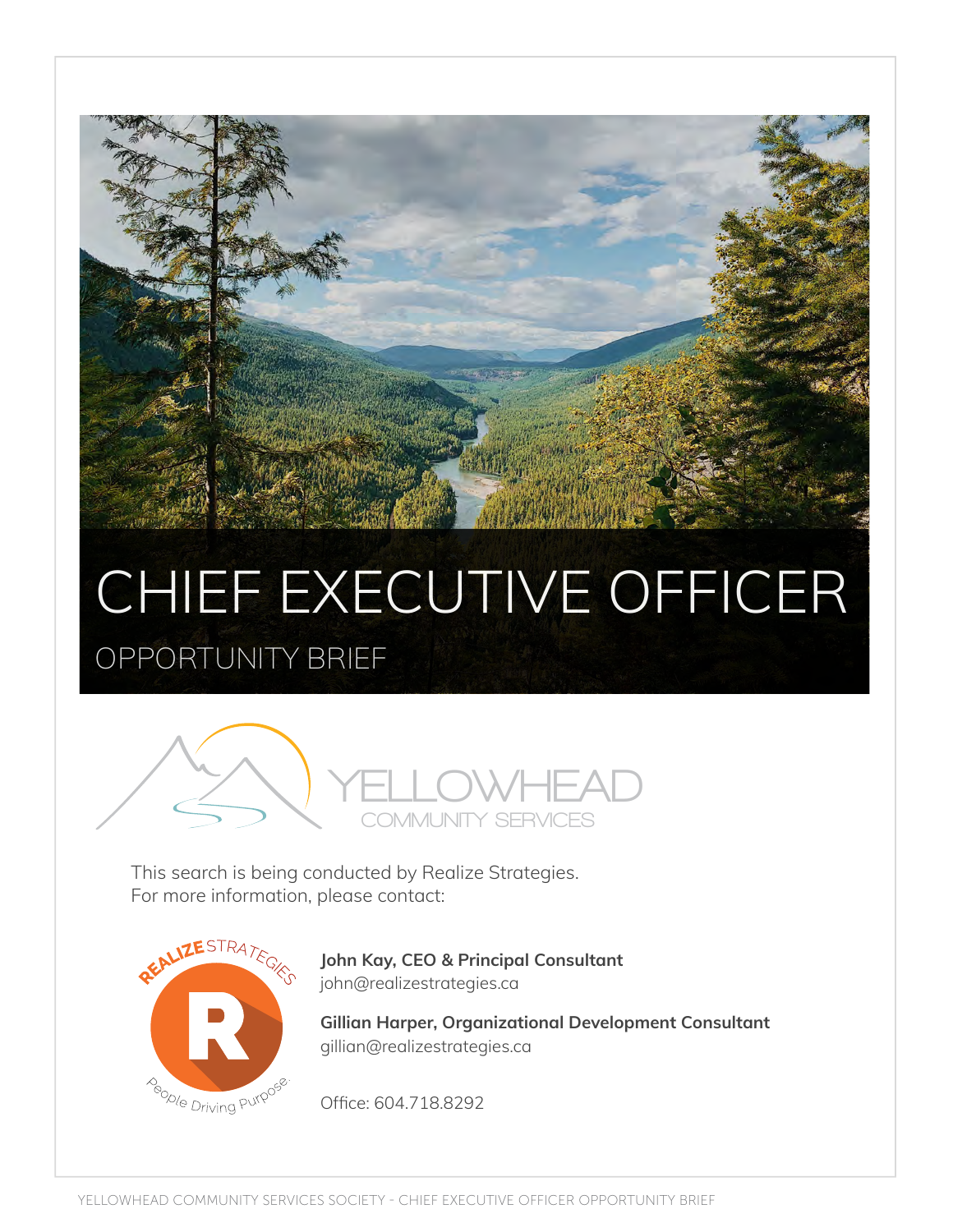

# LEADERSHIP OPPORTUNITY

**Yellowhead Community Services Society** (YCS) is seeking an innovative, entrepreneurial, **Chief Executive Officer** (CEO) with exceptional strategic, managerial, and community engagement skills to lead the agency through its next phase of growth and development. The CEO works from Clearwater and across the Thompson-Cariboo-Gold Rush regions of BC. This is an exciting opportunity to lead a unique community social services agency that has evolved to become one of the top 5 employers in the region and a leader in community economic development and social impact.

The CEO contributes to YCS' long-term vision and provides overall leadership to advance the organization's strategic and operational direction, workplace culture, and community relations. The CEO is responsible for the day-to-day operations of YCS: managing employees, programs, social enterprises, and community development initiatives. As a high-profile community leader, the CEO advocates to stakeholders, governments, funders, partners, and the media to advance the organization's vision, mission, and strategic priorities. The CEO is responsible for developing external partnerships, innovative programs, and community development opportunities, and implementing strategic initiatives as directed by the Board. The CEO's leadership contributes to strengthening the fabric of communities across the Thompson-Cariboo-Gold Rush regions.

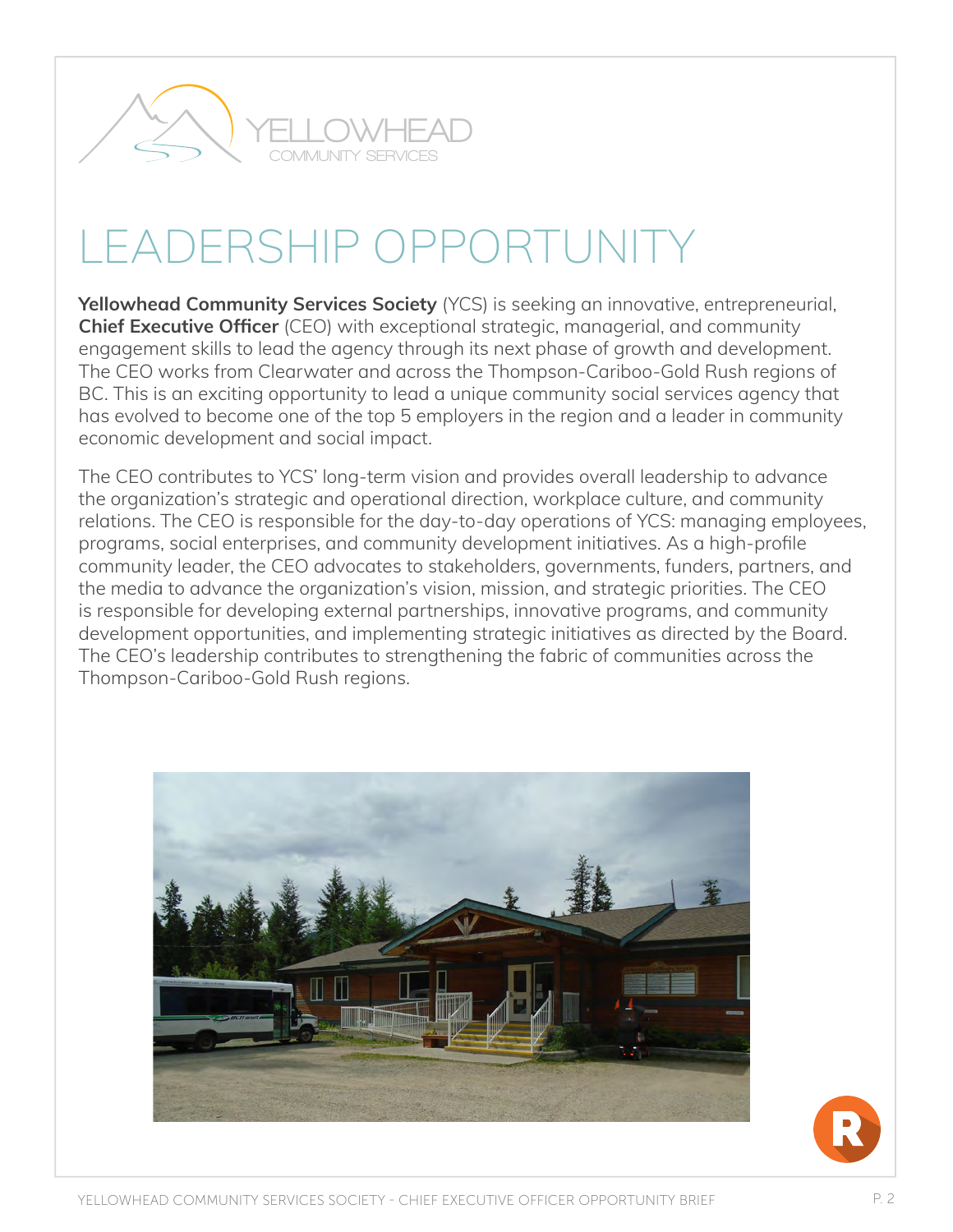





# ORGANIZATIONAL PROFILE

Founded in 1989, YCS is based in beautiful Clearwater, BC, and serves communities across the Thompson-Cariboo-Gold Rush regions through offices in Barriere, Ashcroft, and Lillooet.

YCS is a purpose driven, dynamic, and unique non-profit society that provides services to rural communities in the Thompson-Cariboo-Gold Trail regions of British Columbia. YCS is truly a unique agency as is evident in the diverse and wide-ranging services it delivers which include: Child and Family Services; CLBC Programs; Mental Health/Substance Use; Employment Services (Work BC); Women's Services; Transit Systems; Licensed Daycares; ECD Programs; Literacy and Education Programs; Housing; Management of a Medical-Wellness Clinic; Seniors Services; Community Center Operation; and the Village of Lytton Recovery Initiative.

YCS is CARF accredited and a member in good standing with a wide range of provincial organizations: CSSEA; FCSSBC; Realize Strategies; EVA; BCNPHA; ASPECT; BC Society of Transition Houses Society.

YCS has a budget of \$5 million and 100 part-time and full-time employees in 4 communities and 6 locations.

#### **MISSION**

Providing services through collaboration, leadership and innovation that create positive change and contribute to a healthy community.

#### **VISION**

A healthy community where everyone thrives.

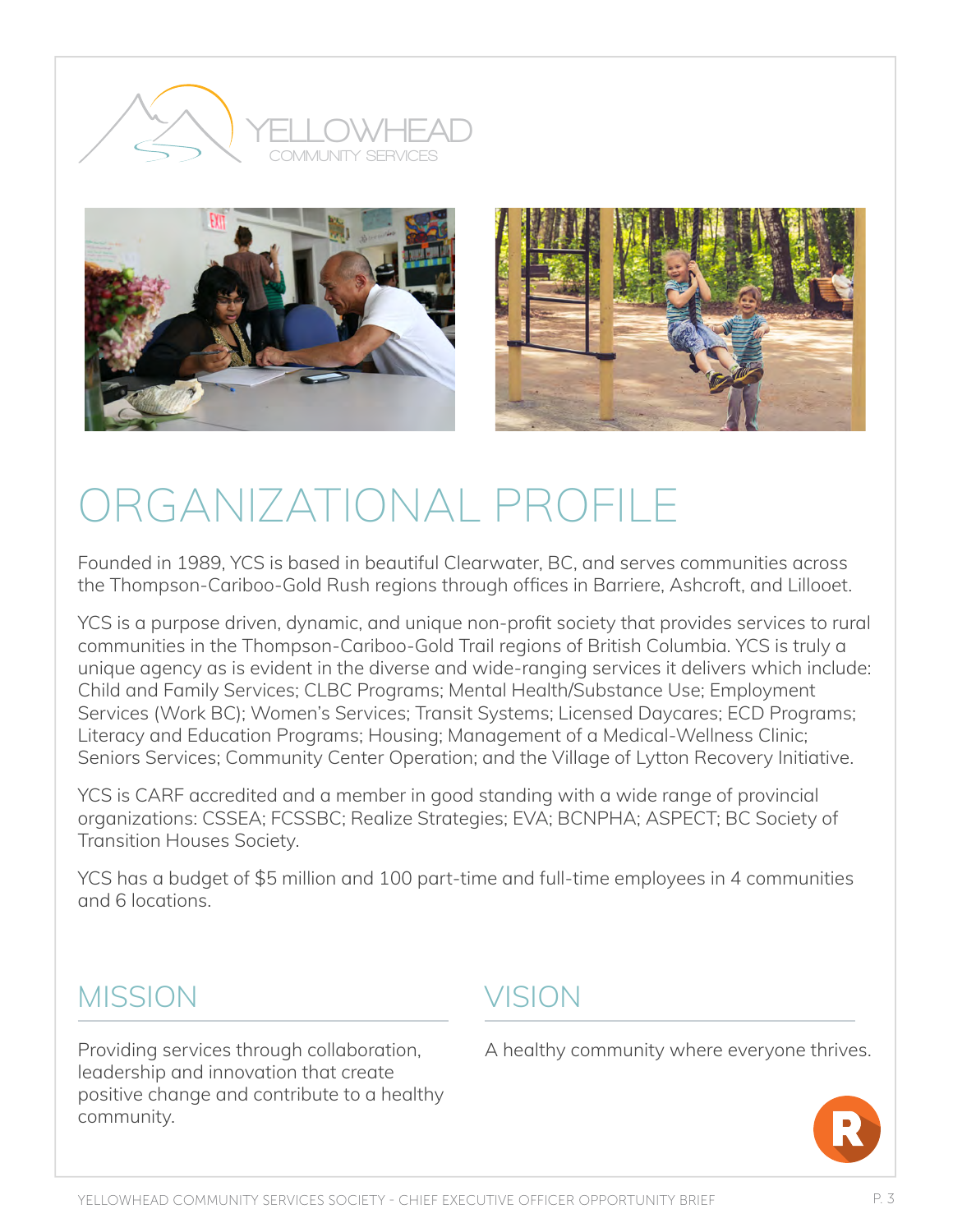

### **VALUES**

#### • **Respectful**

- We respect the uniqueness of the individuals we serve, including their values, beliefs, cultural heritage and potential growth and development.
- We respect, honour and uphold the rights of others.

#### • **Collaborative**

○ Our practice emphasizes partnerships with the individuals we serve, their families and support networks, and the community including other community services providers.

#### • **Caring**

- We provide services that are caring, supportive, and strive to enhance the dignity of the individuals we serve.
- We promote and help to ensure the health, safety and well-being of the individuals we serve, their families and support networks, and the communities they live in.

#### • **Accountable**

- We are committed to competent and accountable practices that are both ethical and responsible.
- We have a commitment to professional and organizational excellence through an accountable, transparent and results oriented approach to delivering services.





Source: Clearwater Times

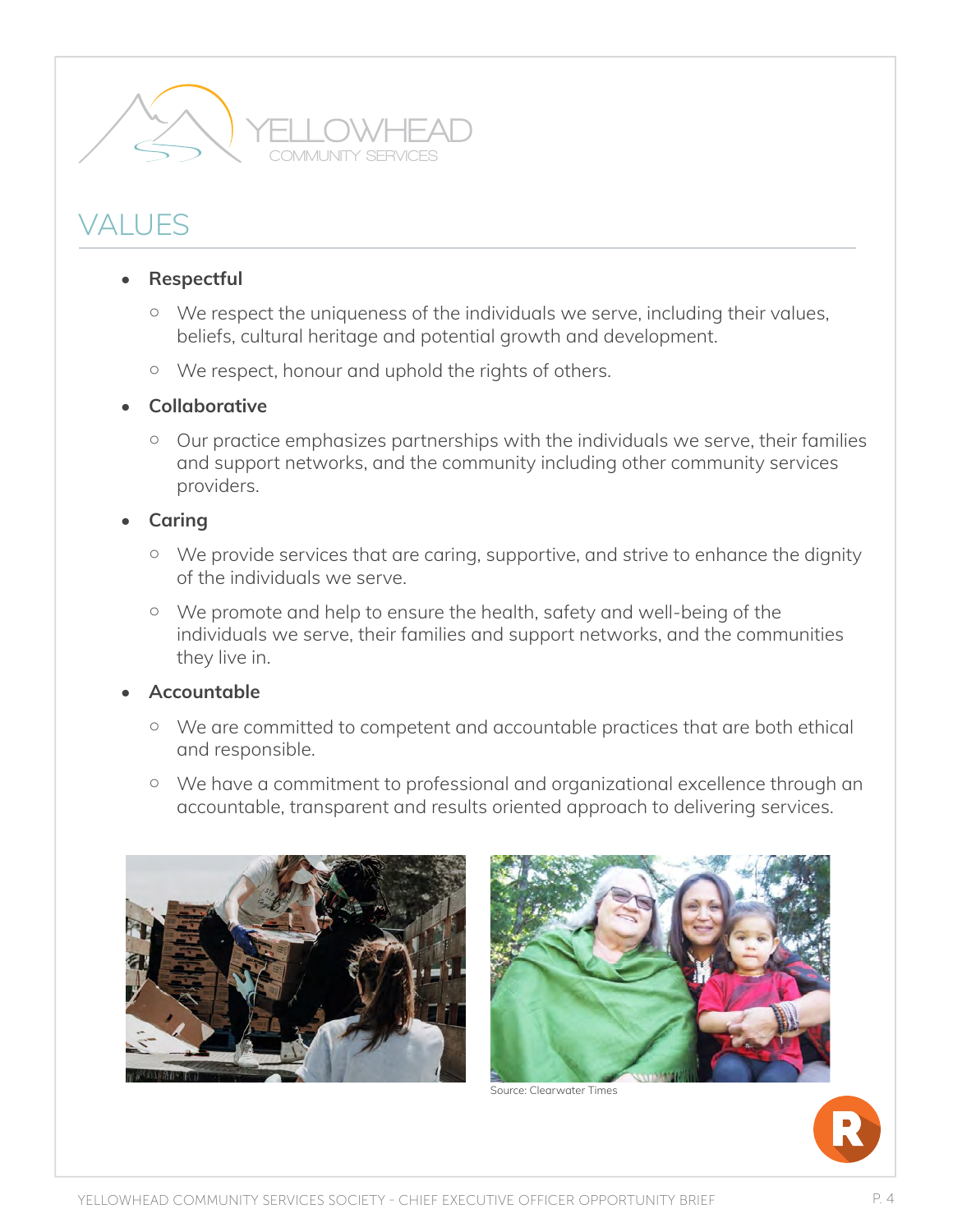

### PFOPLE & CULTURE

YCS fosters and is proud of its healthy work culture that promotes work-family life balance, autonomy, and decision-making, and offers competitive compensation as part of its 'living wage policy'.

YCS promotes and funds training and educational opportunities for its staff to improve the organization's service delivery and outcomes and support staff growth and development.

YCS promotes diversity and inclusiveness in both its values and practices. In particular, YCS promotes and collaborates with Indigenous partners and the First Nations community of Simpcw.

In addition to its Mission and Values, YCS embraces the concepts of: Continuity, Sustainability, and Readiness in its efforts to address the needs of communities, individuals, and families.

To learn more about YCS, watch **[this video](https://realizecoopvan-my.sharepoint.com/:v:/g/personal/gillian_realizestrategies_ca/EQfKFedj-wlJv7zvZV2a-bgBMlFDMw3OBecDmIJhb3yP7w?e=HenCJh)** about the history of the organization.

#### WHY WORK FOR YELLOWHEAD COMMUNITY SERVICES?

YCS has grown from its origins as a local community services agency to become a dynamic community and social development enterprise serving the needs of one the most spectacular regions of British Columbia. YCS is a can-do organization that embraces the opportunity to be a leader in addressing some of the most challenging issues facing the Thompson-Cariboo-Gold Rush regions, from access to affordable housing and inter-regional transit services, to the provision of sustainable medical and wellness services. Most recently, YCS was engaged by the Government of British Columbia to help lead the recovery initiative for the Village of Lytton.

This is an outstanding opportunity for an energetic, visionary social entrepreneur to lead, grow, and diversify YCS and contribute to its well-deserved reputation for making a difference across the Thompson-Cariboo-Gold Rush regions of BC.

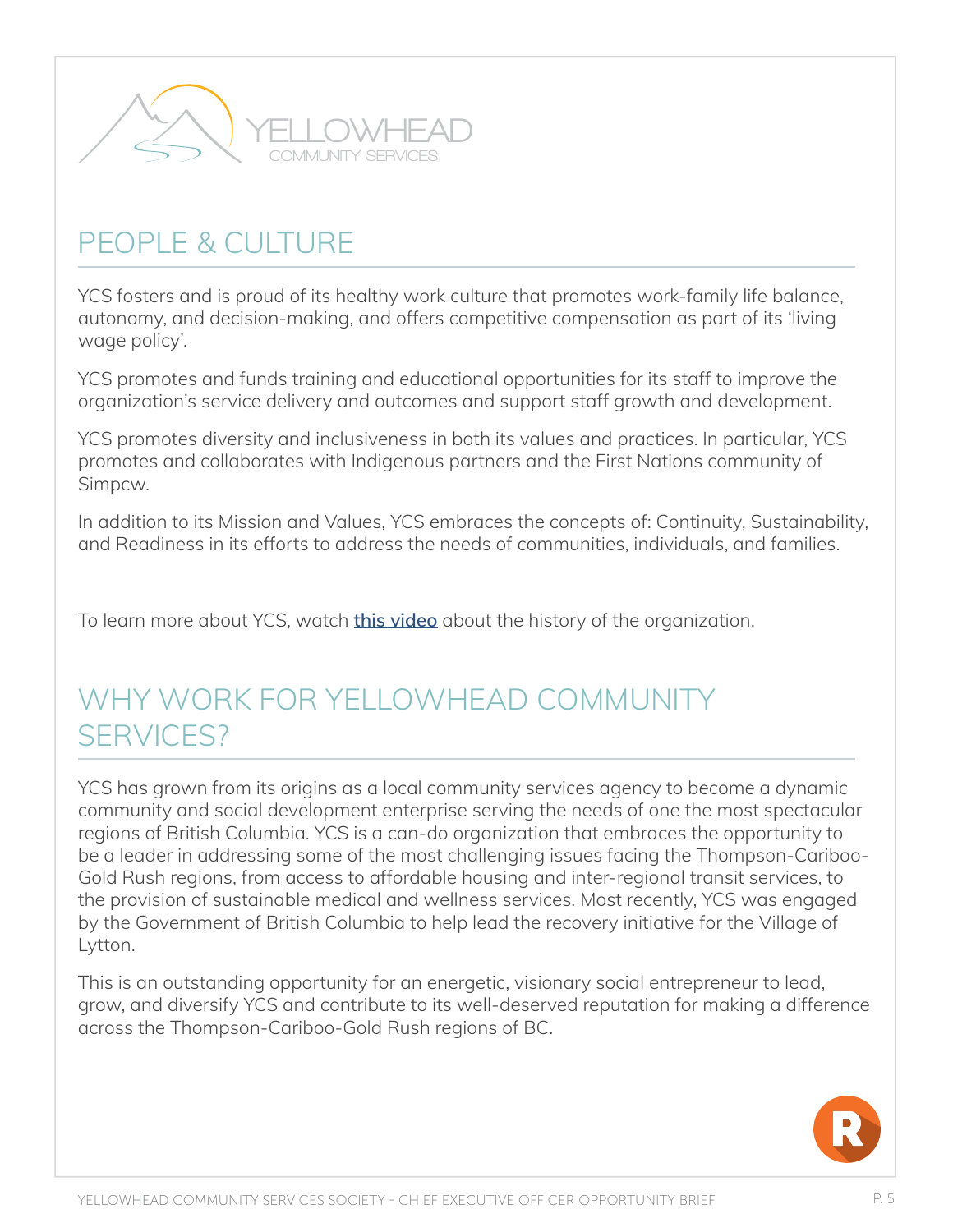





Source: Jaime Polmateer

### POSITION RESPONSIBILITIES

YCS' business is multi-faceted, encompassing the operations of a multi-service community agency, management of the medical wellness clinic, a housing portfolio, and a range of community economic development initiatives. This is a pivotal leadership position in the organization, requiring a broad base of strategic and executive management skills, abilities, and experience in a comparable organizational environment.

Reporting to a 7-member Board of Directors, the CEO is accountable for the following:

- Overall strategic leadership and day-to-day operational management of all aspects of the organization.
- Formulating short and long-term strategic and tactical plans to realize the organization's strategic and operational goals.
- Building community and strategic partnerships and acting as the organization's principal spokesperson and community ambassador, in order to advance YCS' vision, mission, and mandate.
- Advancing a positive workplace culture that is consistent with the organization's vision, mission, and values.
- Creating and sustaining a culture of social entrepreneurship, calculated risk-taking, financial sustainability, and abundant concern for social and economic health and well-being of the people and communities served by YCS.
- Building and maintaining a professional and collaborative relationship with the volunteer Board of Directors.

Please review the **[Job Description](https://realizestrategies.ca/wp-content/uploads/2020/06/YCS-CEO-Job-Description.pdf)** for the full list of duties and accountabilities.

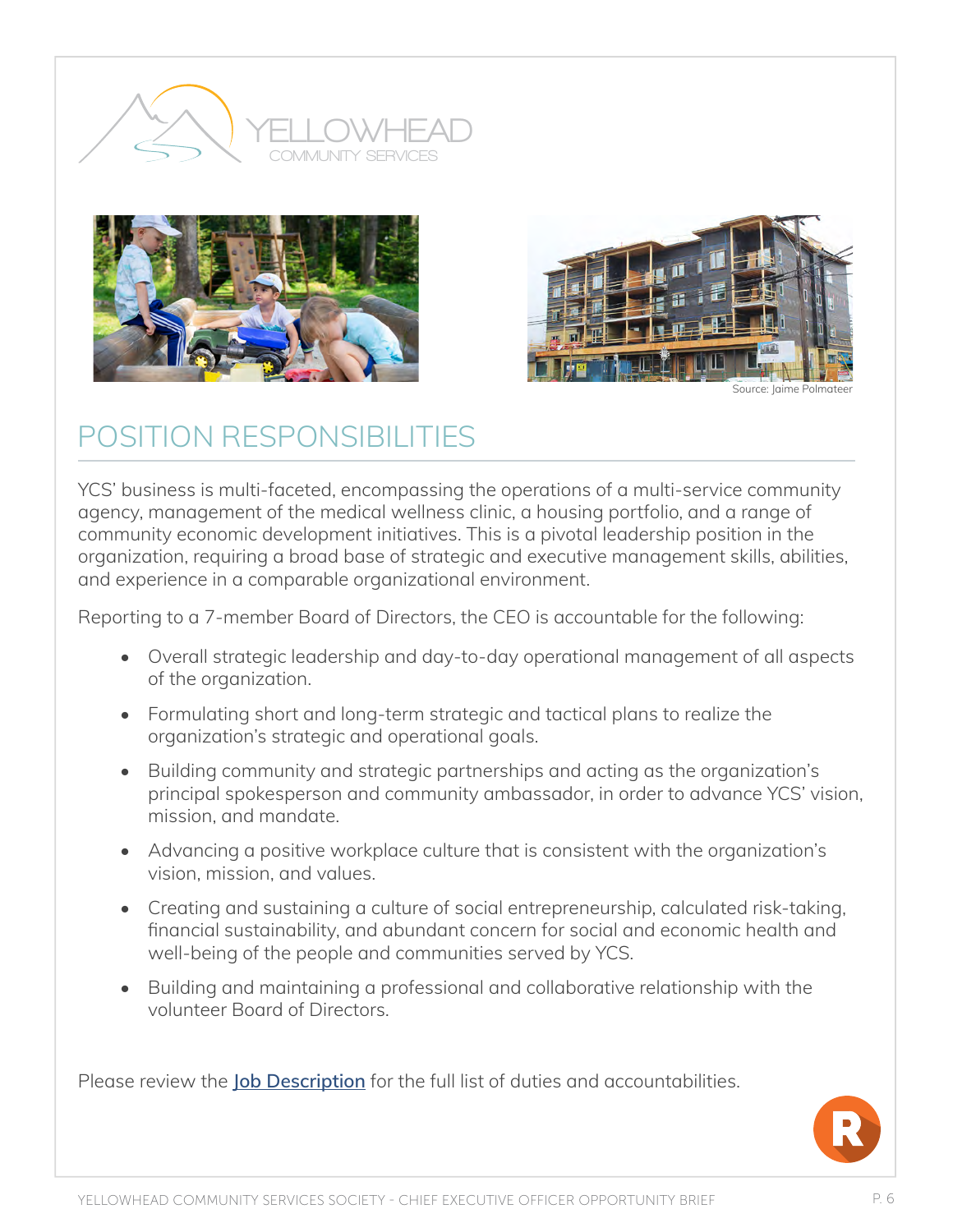

## OPPORTUNITIES AND CHALLENGES

The Board has identified a few of the key challenges and opportunities for the new Executive Director:

- Complete development of Multi-Unit Housing Project
- Maintain current programs under review by MCFD that could be centralized
- Oversee the redevelopment of the YCS Health Center
- Support the potential new housing development and service expansion into Lytton to aid in their recovery process.

### REPORTING RELATIONSHIP

**Direct Reports:** The CEO currently has 3 direct reports (Manager of Operations, Manager of Finance, and Manager of Programs)

### CANDIDATE PROFILE

The ideal candidate is an innovative and entrepreneurial non-profit leader with exceptional strategic, managerial, and community engagement skills and a passion for creating longlasting community and social impact. The successful candidate has exceptional people and business leaderships skills, and they are accomplished at leveraging them to build and direct the work of a team of committed professionals in a dynamic organizational environment. The ideal CEO is able to effectively build and maintain relationships with a diverse group of external stakeholders, corporations, and non-profit organizations to ensure community needs are met.

The ideal candidate will have considerable experience leading non-profit or social enterprise organizations. Prior experience and/or familiarity with community economic development, Indigenous relations and reconciliation, and the operations of local government would be assets. The ideal CEO is a hands-on doer who is constantly looking at opportunities to leverage the capabilities of YCS to address pressing community needs across the Thompson-Cariboo-Gold Rush regions.

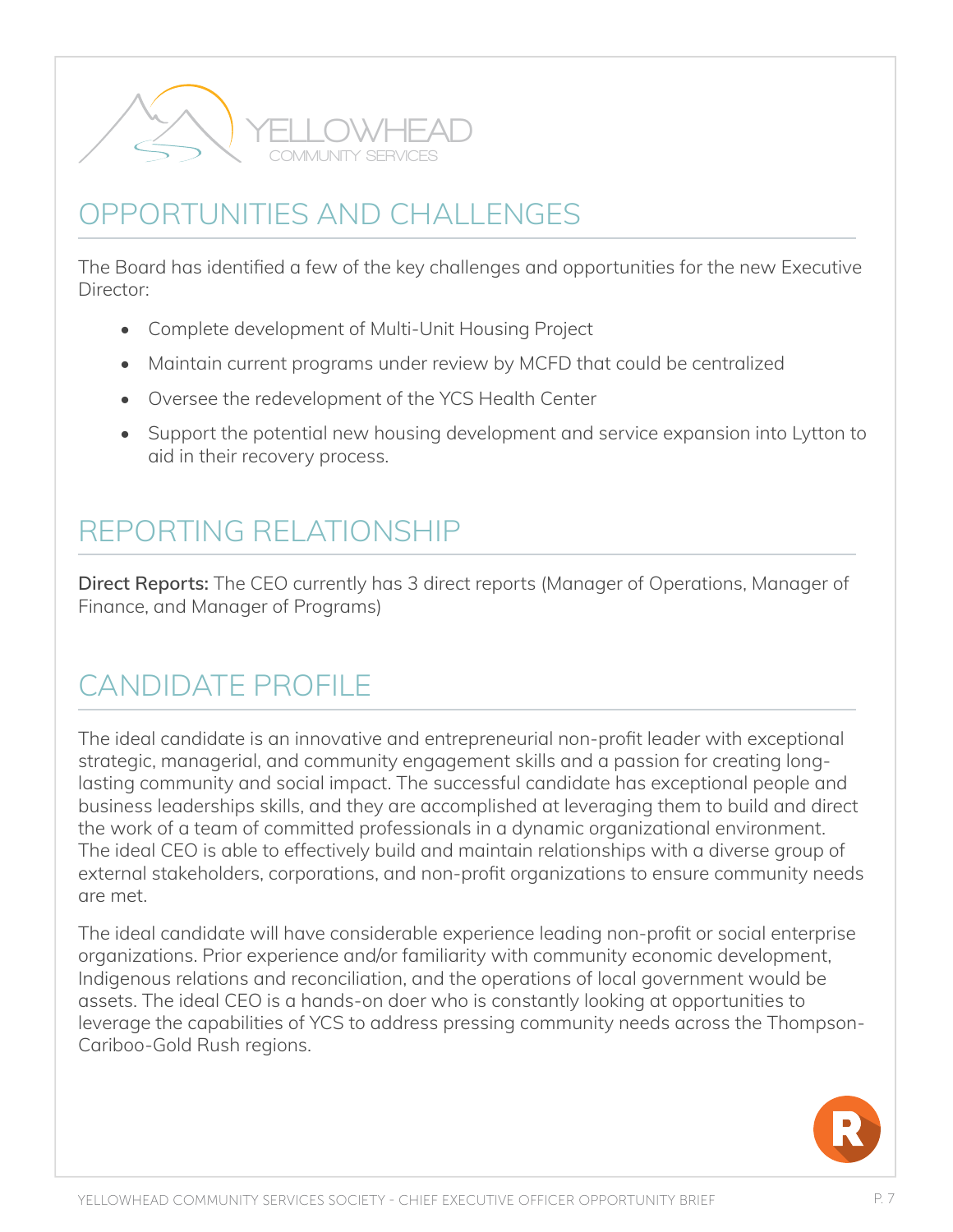

### PERSONAL CHARACTERISTICS

- Professional, personable, and approachable.
- Emotionally intelligent, compassionate, and people-oriented.
- Inspiring, empowering, and flexible leadership style.
- Strong relationship building and communications skills.
- Compelling and interactive style of fundraising.
- Flexible and able to adapt to different people and situations.
- Diplomatic, trustworthy, and leads by example.
- Mission-driven and embraces a spirit of community development.
- Entrepreneurial self-starter who is strategic and results-oriented.
- Politically savvy and astute.
- Able to identify and manage diverse interests while meeting the needs of the organization.
- Patient and active listener.
- Transparent and collaborative.
- Innovative and bold in their approach to navigating growth.
- Creative and able to appreciate creativity in others.
- Interested in continuous growth and development.

## QUALIFICATIONS

#### EDUCATION, KNOWLEDGE, AND EXPERIENCE

- A Bachelor's degree or combination of relevant experience and education.
- At least 7 to 10 years of management and leadership experience, preferably in a non-profit or social enterprise.
- Experience in the development and operations of community social services programs and social enterprises, community economic development, and stakeholder relationship development.
- Experience working with First Nations communities is an asset.
- Experience working with funders and community partners.
- Experience implementing strategic initiatives with clear, prescribed outcomes.
- Experience working with a Board of Directors.

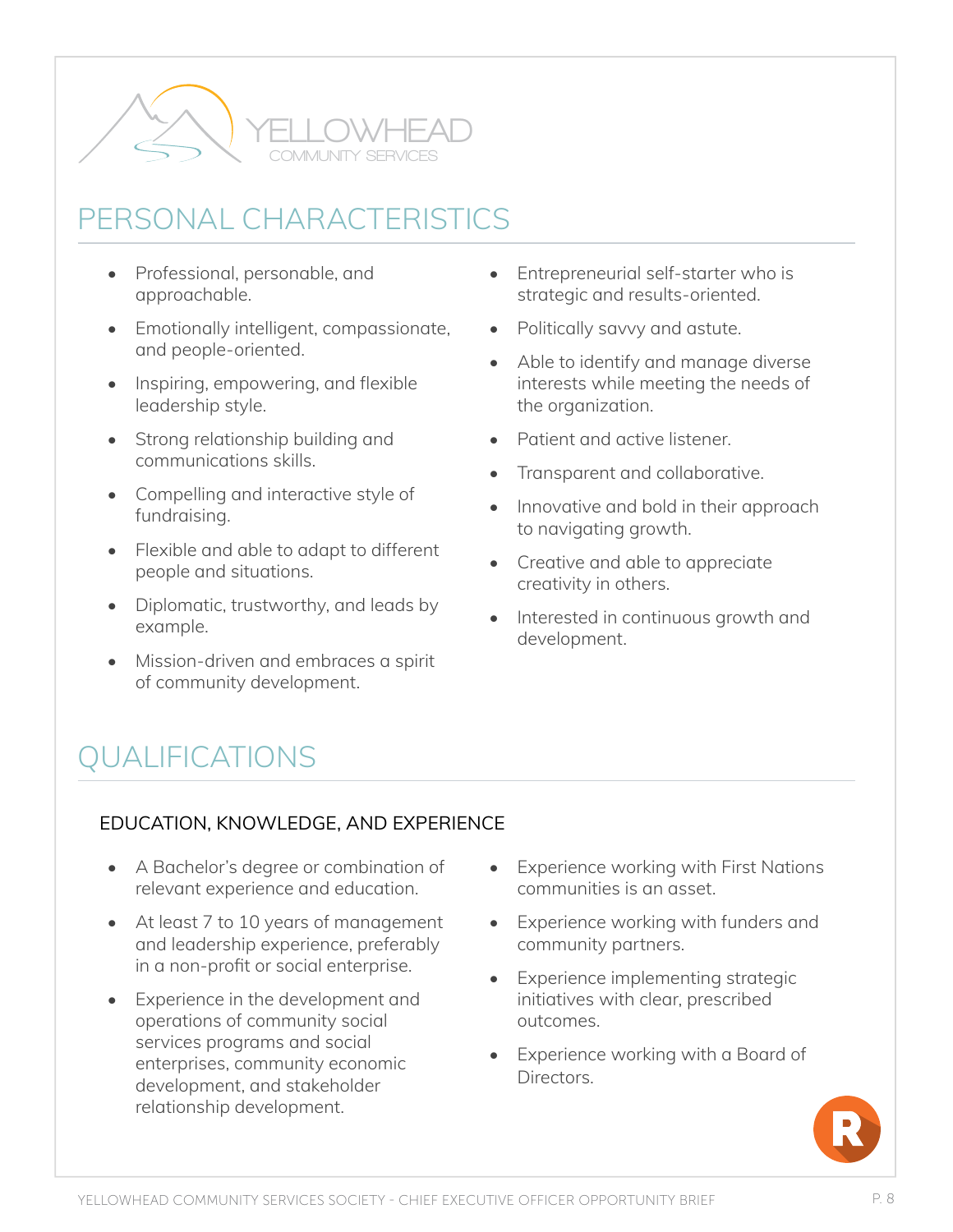

## QUALIFICATIONS (CONTINUED)

#### SKILLS AND COMPETENCIES

- Strong change management skills and ability to help grow an organization.
- Strong people management skills and experience with all aspects of Human Resource management, including the recruitment, orientation, and recognition of employees and a volunteer workforce.
- Strong relationship building skills and experience working collaboratively and effectively with community stakeholders, government agencies, corporate sponsors, and community organizations.
- The ability to identify opportunities and build programs that enhance the quality of life and well-being of the people and communities served by YCS.
- Strong financial management skills.
- An entrepreneurial mindset and business acumen in the context of a dynamic nonprofit organization.
- Ability to work collaboratively and effectively with a Board of Directors and committees.
- Creativity and the ability to work with a management team is essential.
- A strong desire to support and work in a rural community.
- Excellent verbal and written communication skills.
- Proficient with standard office software and technology (Microsoft Office suite and web-based data management programs)

#### OTHER REQUIREMENTS

- Must possess a valid Class 5 Driver's Licence and a vehicle insured for work purposes, as travel to other locations within the service region is required.
- Must consent to a Criminal Record Check as required.
- Must be legally entitled to work in Canada.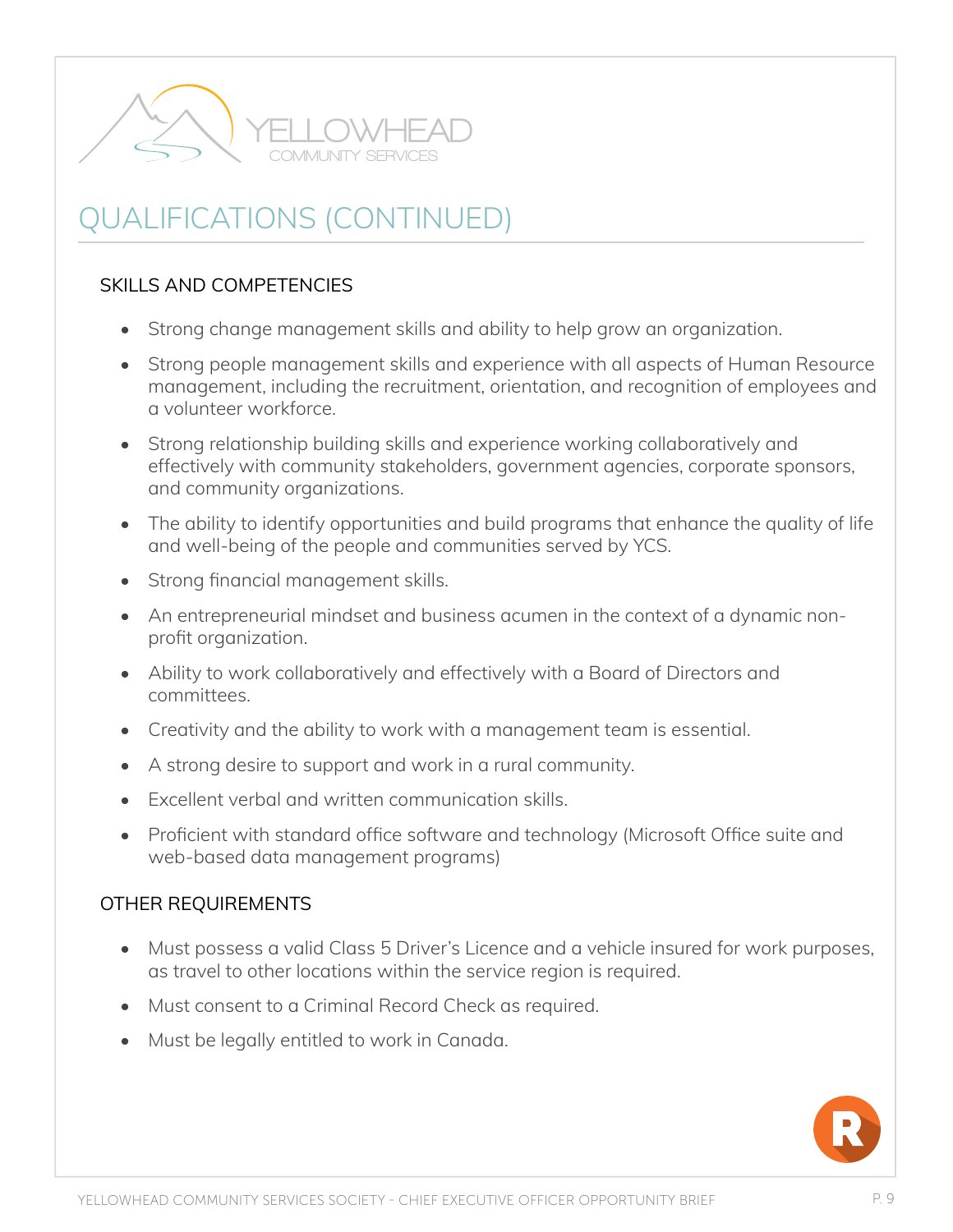

### LOCATION PROFILE

The CEO position is based in Clearwater in the North Thomson region of BC.

Clearwater is the gateway to Wells Grey Provincial Park, the 4th largest wilderness park in BC. The park, encompassing 5,250km2, features 6 major lakes and 39 waterfalls including Canada's fourth largest, Helmcken Falls. The surrounding region is home to abundant hiking, fishing, recreational boating, canoeing, mountain biking, crosscountry and downhill skiing, and other backcountry recreational opportunities.

Clearwater is one of BC's most affordable and friendly communities, with many families drawn to the region for its exceptional quality of life and excellent services in a spectacular setting.

Watch **[this video](https://youtu.be/6pZiP_6aUs0)** to see and experience more of what Clearwater has to offer.



## WORKING CONDITIONS

This is a full-time, salaried position based in Clearwater, BC. Travel within the service area across the Thompson-Cariboo-Gold Rush regions is required. Evening and weekend work are occasionally required.

The Executive Director position receives a comprehensive compensation package that includes a hiring range of \$95,000 to \$107,500 (in line with the CSSEA CEO guidelines), extended health benefits, and additional benefits including cell phone, CEO allowance, mileage, competitive vacation package and RRSP program, and professional development allowance.